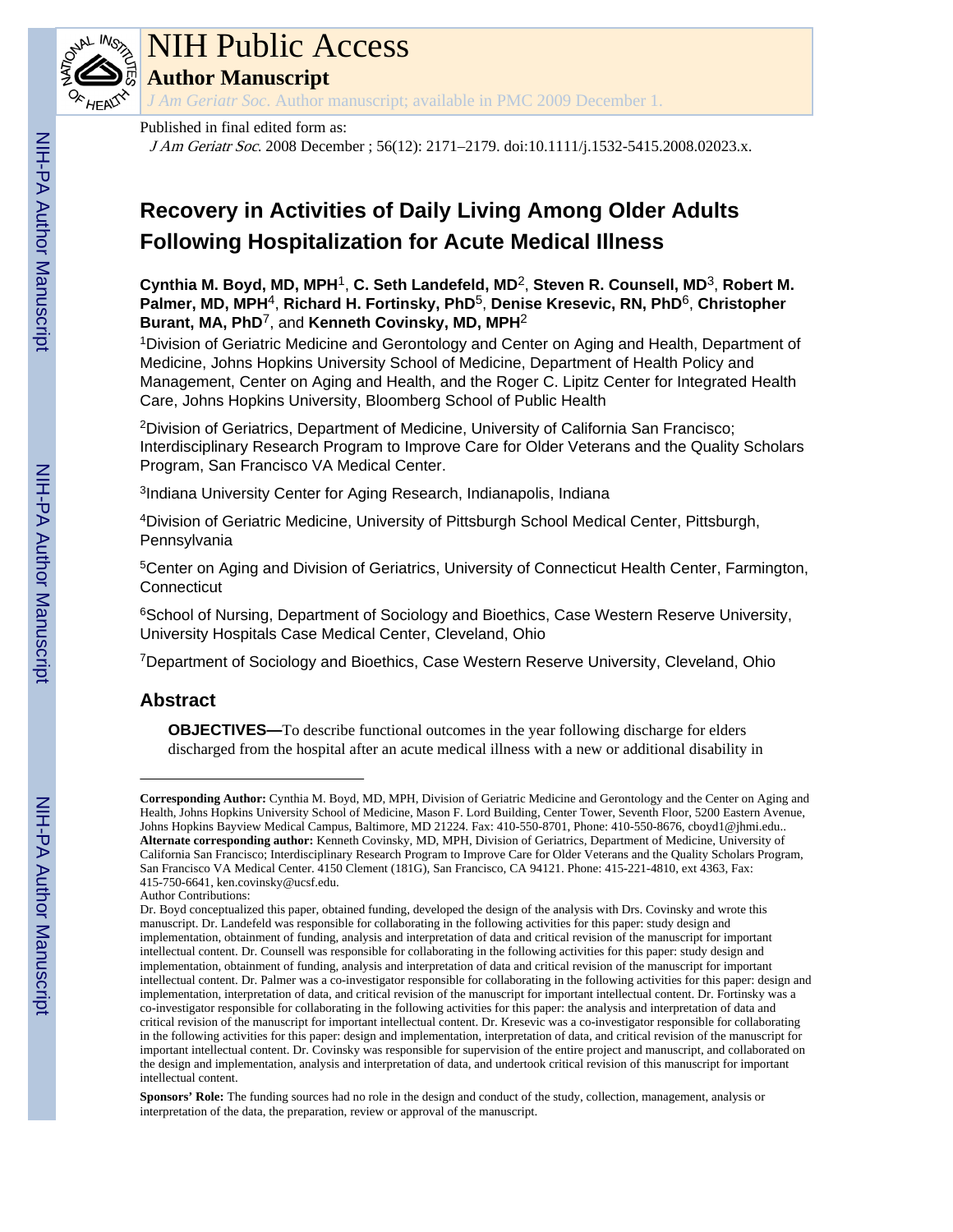their basic self-care activities of daily living(ADL)(compared to their preadmission baseline two weeks before admission), compared to elders discharged with baseline ADL function, and identify predictors of failure to recover to baseline function one year after discharge.

**DESIGN—**Observational Study

**SETTING—**Tertiary care hospital, Community teaching hospital

**PARTICIPANTS—Older(≥70 years) patients non-electively admitted to general medical** services(1993-1998).

**MEASUREMENTS—**Number of ADL disabilities 1,3,6,&12 months after discharge compared to pre-admission baseline. Outcomes were death, sustained decline in ADL function, and recovery to baseline ADL function at each timepoint.

**RESULTS—**By 12 months after discharge, among those discharged with new or additional ADL disability, 41.3% died, 28.6% were alive but had not recovered to baseline function, and 30.1% were at their baseline function. Among those discharged with baseline function, 17.8% died, 15.2% were alive but with worse than baseline function, and 67% were at their baseline function( $p<0.001$ ). Among those discharged with new or additional ADL disability, the presence or absence of recovery by one month was associated with long-term outcomes. Age, cardiovascular disease, dementia, cancer, low albumin, and greater number of dependencies in IADL independently predict failure to recover.

**CONCLUSION—**Among elders discharged with new or additional disability in ADL following hospitalization for medical illness, prognosis for functional recovery is poor. Rehabilitation interventions of longer duration and timing than current reimbursement allows, caregiver support, and palliative care should be evaluated.

#### **Keywords**

hospitalization; functional decline; recovery

# **INTRODUCTION**

Hospitalization for acute medical illness frequently precipitates disability in activities of daily living (ADL).1<sup>-9</sup> The loss of self-care abilities results in serious short-term consequences for patients and families as patients dependent in ADL can not successfully live at home without the assistance of caregivers. However, the long-term significance of new or additional disabilities in ADL associated with acute medical illness is not known. Recovery from disability among community-dwelling older persons is common, with rates of recovery from episodes of disability as high as  $80\% \cdot 10<sup>3</sup>$  11 In the short term, compared to people whose disability develops more progressively without a hospitalization, rates of recovery for people with a hospitalization may be higher, but hospitalization does not predict persistent recovery, and little is known about functional recovery for more than 1 to 3 months after hospital discharge. 4, 9, 12-15 High rates of mortality and nursing home placement after hospitalization suggest that functional outcomes may be poor.13, 16-18

An understanding of the rates, time course, and predictors of functional recovery for older adults hospitalized for medical illness is essential for planning for the care needs of these patients, optimizing preventive and rehabilitative strategies for these patients, and informing health policy. Furthermore, formal rehabilitative services are less commonly provided after hospitalizations for medical illness than for illnesses such as stroke or some surgical procedures, and most of these services are of short duration and low intensity.19-22 The objectives of this study were (1) to describe long-term functional outcomes in the year following discharge for medical hospitalization in elders discharged with a new or additional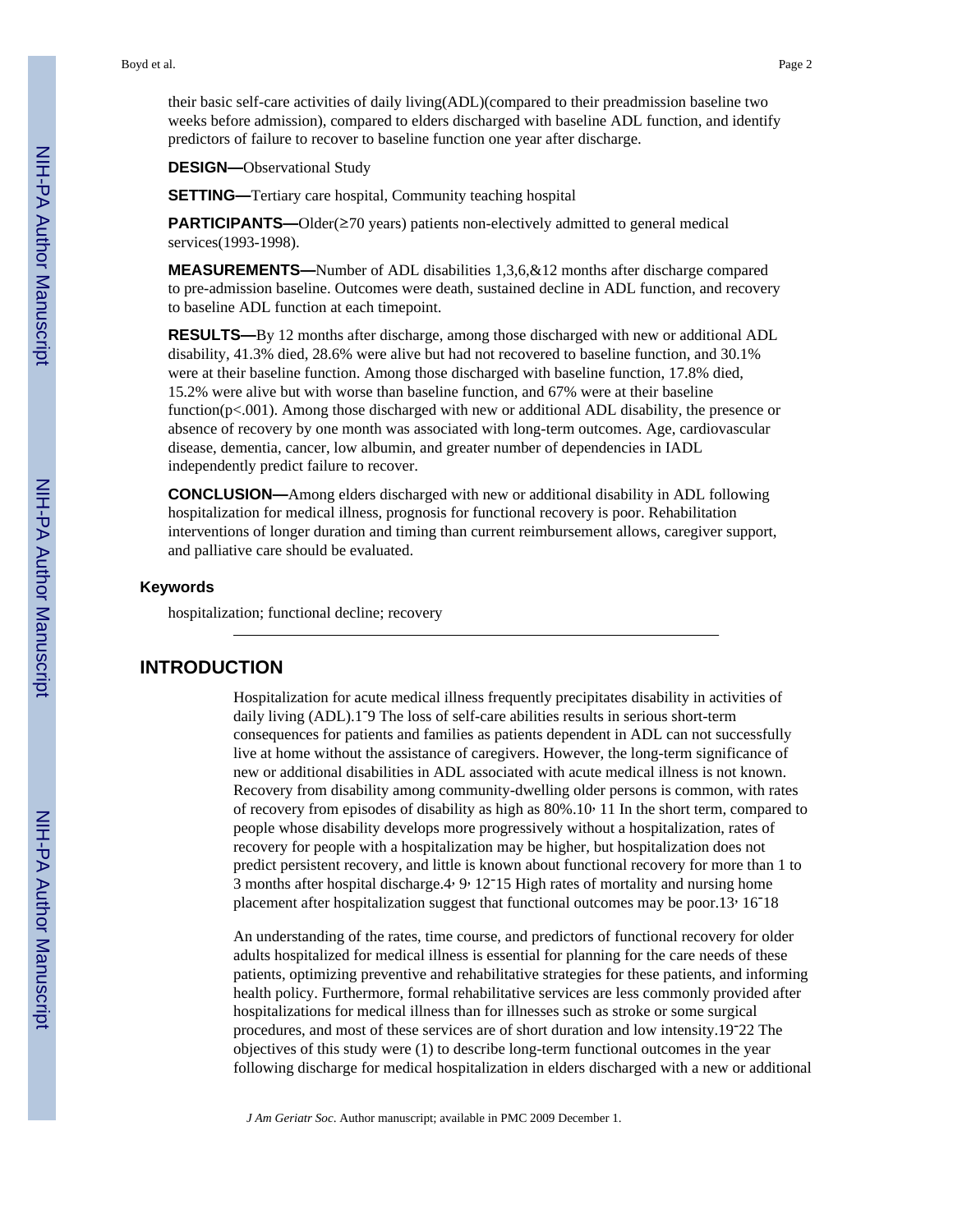disability in their self-care ADL compared to their preadmission baseline two weeks before admission, (2) to compare these functional outcomes to the outcomes in elders who were discharged with baseline self-care ADL function, and (3) to identify predictors of failure to recover to baseline function one year after hospital discharge in older people with new or additional disabilities in self-care ADL.

# **METHODS**

### **Setting and Participants**

Patients were drawn from two randomized controlled trials of an intervention to improve functional outcomes in older ( $\geq$  70) hospitalized medical patients conducted between 1993 and 1998 at University Hospitals of Cleveland, a tertiary care hospital, and Akron City Hospital, a community teaching hospital in Ohio.23, 24 Both enrolled patients who had nonelective admissions to general medical services. Patients who were admitted electively, who had an expected length of stay of less than 2 days or who were admitted to the intensive care unit were excluded. We combined the intervention and control groups because our analysis focused on post-discharge trajectories and the intervention was hospital-based and did not affect changes in self-care ADL between discharge and one year.23(Figure 1.1)

Out of 2,279 patients who were eligible for this analysis, 1,480 patients were discharged with similar or better functional status compared to 2 weeks prior to admission while 799 patients were discharged with worse functional status compared to 2 weeks prior to admission, as indicated by a new or additional disability in at least one self-care ADL. (Figure 1.2)

#### **Outcomes and Follow-up**

Data were collected in interviews with patients or surrogate respondents at the time of hospital admission and hospital discharge, as well as phone interviews 1,3,6, and 12 months after discharge. Surrogates, identified as the primary caregiver in the nursing admission note, were interviewed when patients were unable to communicate, were too ill, or failed a cognitive screen(defined as ≥5 errors on the Short Portable Mental Status Questionnaire) at the time of hospital admission.25 In general, the same respondent was interviewed at admission, discharge, and after discharge. Twenty-three percent of respondents were surrogates.

To determine whether the subject was independent or dependent in each of 5 self-care ADL (bathing, dressing, eating, transferring from a bed to a chair, and using the toilet), subjects were asked if they needed the help of another person to complete the self-care ADL (e.g. "On the day you were admitted to the hospital, did you need help washing or bathing yourself?") Each respondent was also asked whether the patient could perform these selfcare ADL independently two weeks prior to admission, which defines baseline function in this study. This definition for baseline function was chosen as it generally reflects function prior to the acute illness or exacerbation of chronic illness resulting in hospital admission, but is recent enough that patient and surrogate recall of functional status is reliable. Prior work has demonstrated that these retrospective reports have predictive validity.26 At the time of discharge, and at 1,3,6, and 12 months after discharge, respondents were, again, asked whether the patient could perform each self-care ADL independently at that present time.

At the time of hospital admission, each respondent reported on demographic information on living situation, ethnicity, and education and the patient's ability to perform seven Instrumental Activities of Daily Living(IADL) without another person's assistance two weeks prior to admission. Data gathered through medical record review included comorbid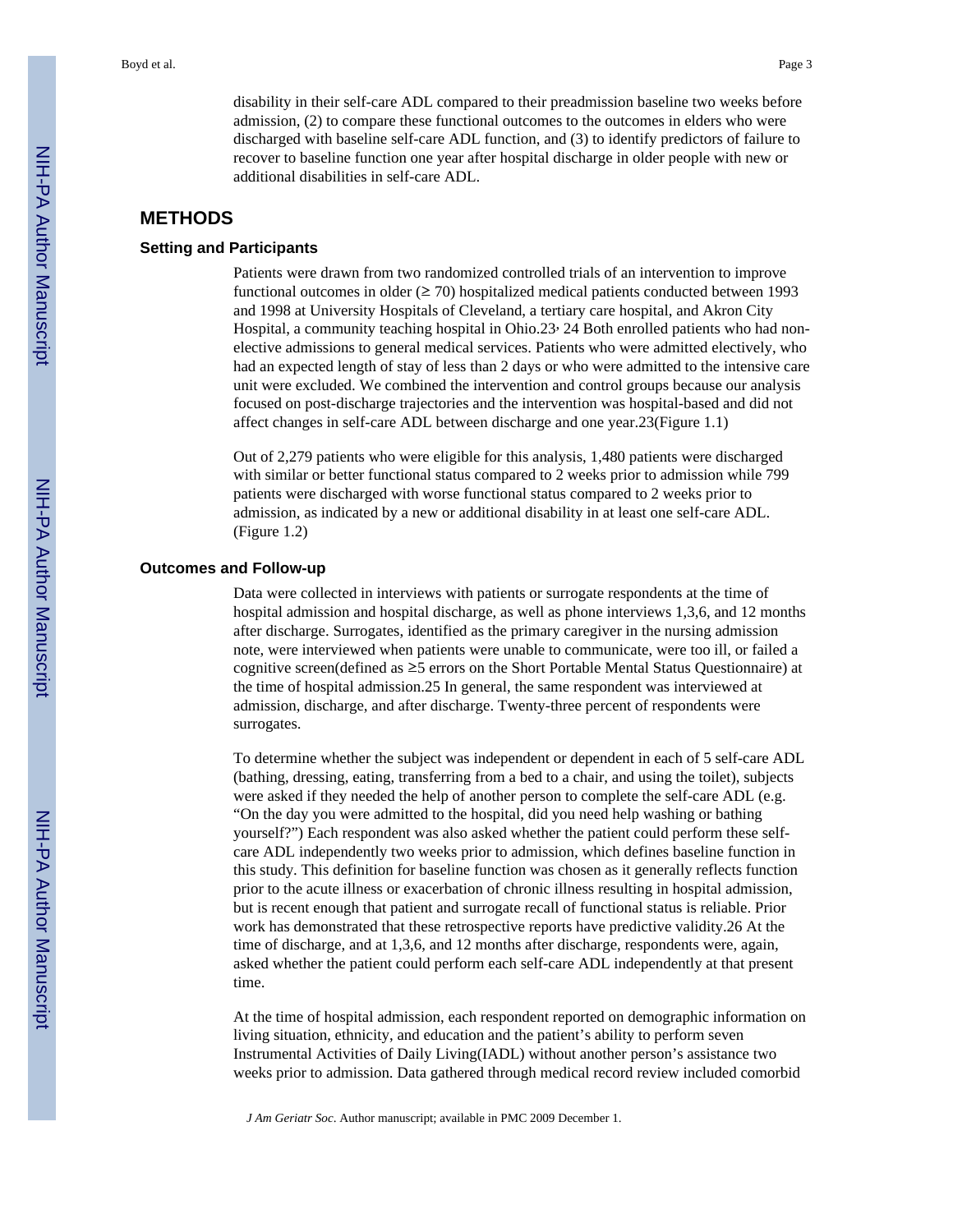diagnosis information for the Charlson Comorbidity index, chart diagnosis of dementia, information for the Acute Physiology Score(APS)27 at the time of admission, and admission serum albumin level.

#### **Definitions: Functional Trajectories Between Baseline and Hospital Discharge**

For each time point (baseline, hospital admission, hospital discharge, 1-,3-,6-, and 12-month follow-up) we calculated a global self-care ADL score which was defined as the number of self-care ADL which the patient could perform independently. Patients were classified into one of four functional trajectories based on changes in their functional status between their baseline and the time of hospital discharge (Figure 1.2). The first two trajectories (Group 1) included patients whose self-care ADL function at discharge was at least as good as their baseline function (Discharged with Baseline Function). The first trajectory within this group included those patients who had stable function throughout their course (Group 1, trajectory a: no decline between baseline and admission and no decline between admission and discharge). The second trajectory within this group included patients who declined between baseline and hospital admission, but recovered to baseline self-care ADL function by the time of hospital discharge (Group 1, trajectory b). The next group (Group 2) included patients who declined in self-care ADL function between baseline and discharge (i.e., were dependent in more self-care ADL at the time of hospital discharge than at their pre-illness baseline) (Discharged with New or Additional self-care ADL Disability (Decline in self-care ADL Function)). The first trajectory within this group includes patients who declined in ADL function between baseline and admission who did not recover to baseline function by the time of hospital discharge (Group 2, trajectory c). The second trajectory within this group included patients who did not decline between baseline and admission but declined between admission and discharge (Group 2, trajectory d).

#### **Data Analyses**

**Description of Functional Outcomes following hospitalization—**At 1-,3-,6-, and 12 months following hospitalization, patients in both groups were classified as having died, having worse than baseline self-care ADL function, and having recovered to baseline selfcare ADL function at that time point, depending on whether or not they were independent in at least as many self-care ADL as at baseline. Death was determined at each time point by surrogate report or National Death Index. Patients and surrogates who were unable to be contacted were classified as missing at each time point. Average percentage missing at 1-,3-, 6-, and 12-months was 5.8%, 7.9%, 7.8%, and 6.2% respectively. Differences in the proportions who died, who did not recover to baseline self-care ADL function, and who were recovered to baseline self-care ADL function at each point in time were compared using chi-square tests. Then we examined the impact of early functional recovery on patients discharged with worse than baseline functional status(n=799). Outcomes at 3, 6 and 12 months were compared for those with and without functional recovery at 1 month using chisquare tests (excluding those with missing data at one month or who had died by one month resulted in a sample size of n=651). We also determined the timing of recovery for those who were at baseline function at 12 months after hospital discharge.

**Predictors of 1-Year Outcome—**Additional analyses addressed predictors of failure to recover at 3 and 12 months after discharge among those with new or additional disability in self-care ADL at hospital discharge. First, we used chi-square tests to examine the relationship between predictor variables and failure to recover. Variables were chosen based on review of the literature and a priori hypotheses, and included age, gender, ethnicity, educational level, living alone, number of independent self-care ADL at baseline, number of independent IADL at baseline, the APS, admission from a nursing home, serum albumin, and comorbid conditions included in the Charlson comorbidity index (cardiovascular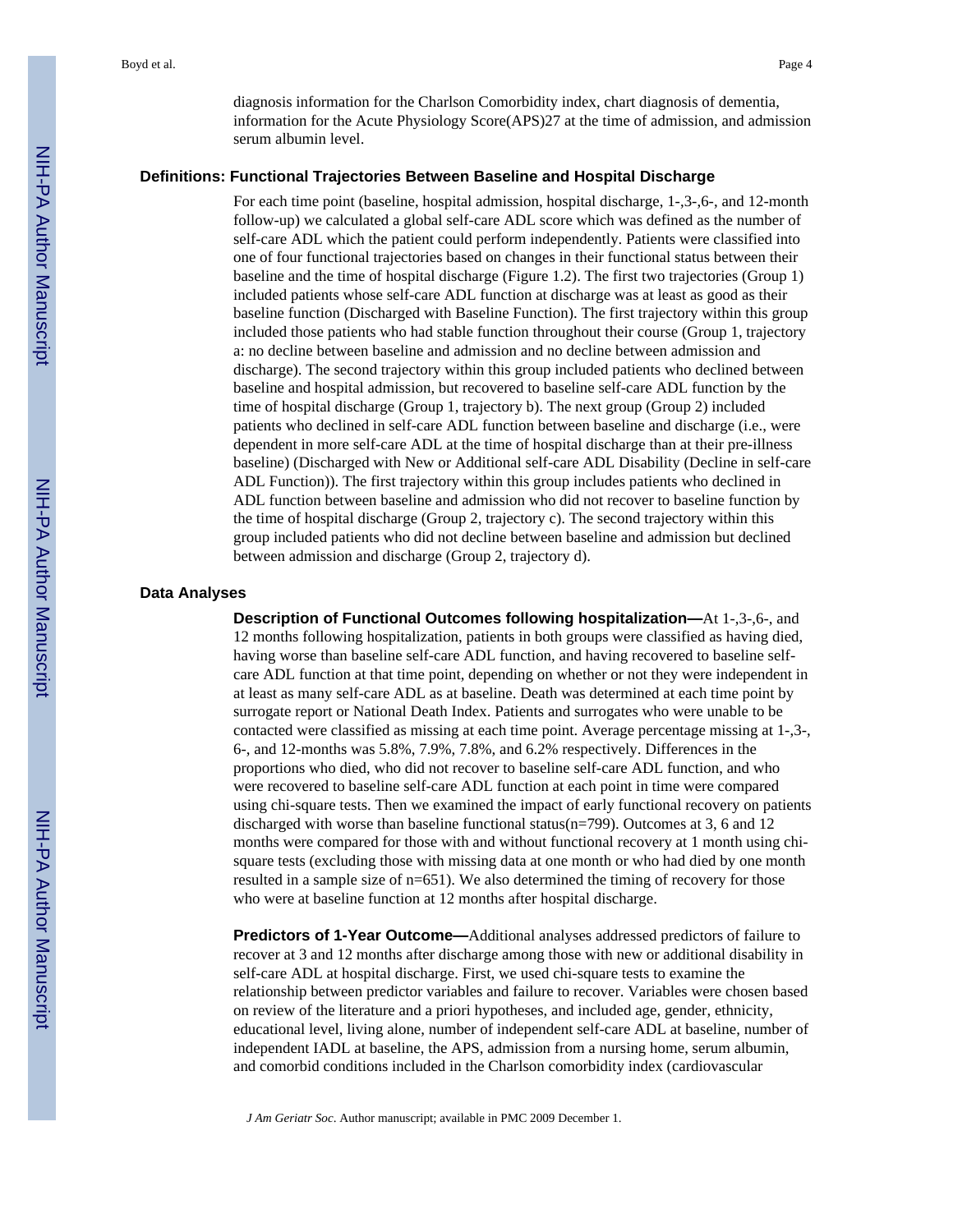disease(defined as history of myocardial infarction, coronary artery disease, peripheral vascular disease or stroke), renal disease, diabetes, cancer, chronic obstructive pulmonary disease, dementia, and congestive heart failure). Cutpoints for variables were chosen based on prior work.8 We used logistic regression to identify independent predictors failing to recover by one year. We repeated this analysis to determine independent predictors of failing to recover among 1-year survivors. Only significant variables were retained in the final models. We used established methodology to convert from odds ratios to risk ratios.28

# **RESULTS**

The baseline characteristics of patients who were discharged with baseline function and those who had acquired at least one new disability in self-care ADL as compared to baseline are presented in Table 1.

#### **Functional Outcomes in the Year After Hospital Discharge**

At all time points (1,3,6, and 12 months following discharge), patients discharged with new or additional disability in self-care  $ADL(n=799)$  had considerably worse outcomes than patients who were discharged with their baseline function  $(n=1480)($ Figure 2). Most (67%) patients who were discharged at their baseline functional status maintained their baseline level of self-care ADL function in the year after discharge. In contrast, functional outcomes were much poorer in elders who were discharged with new or additional disability in selfcare ADL, with high rates of 1-year mortality (41.3%), and less than one third recovering to their baseline level of function. There is also evidence of subsequent decline after recovery.

Among patients who were discharged with baseline function(n=1480, Group 1, Figure 1.2), patients who had stable function throughout (trajectory a) had slightly better outcomes than patients who declined between their pre-illness baseline and hospital admission, but then recovered by hospital discharge(trajectory b). At 12 months following discharge, the proportion of patients who were at baseline function was 70% and 60% in these two groups, respectively( $p=0.005$ ). Among patients discharged with new or additional disability in selfcare ADL (n=799, Group 2, Figure 1.2), rates of recovery by 12 months were similar regardless of whether the patient declined prior to admission, and then failed to recover by discharge(trajectory c), or whether they were admitted with baseline function, but then declined after hospital admission (trajectory d)(30% vs. 31%).

To examine whether better baseline function predicted better functional outcomes, we repeated our analyses in subgroups based on whether or not subjects were independent in all 5 ADL at baseline. The results confirmed that one-year functional outcomes were poor in those with new ADL deficits at discharge regardless of baseline ADL function, though outcomes in those dependent at baseline were worse than in those independent at baseline (20% recovered to baseline ADL function at one year, 28% alive but not recovered, and 51% dead, versus 36%, 27%, and 37%, respectively).

#### **Timing of Functional Recovery**

Among those who had a new or additional disability in self-care ADL at hospital discharge, 30% recovered and were at their baseline level of functioning at 1 year. Of these patients, 62% recovered by 1 month with the remainder recovering over the next 11 months. Thus, most recovery, when it happens, occurs in the first month after hospitalization. However, 38% of patients who recovered in the year following discharge do so after the first month after hospitalization. Twenty-two per cent of recovery occurs between 1 and 3 months, with an additional 16% of patients recovering over the next nine months.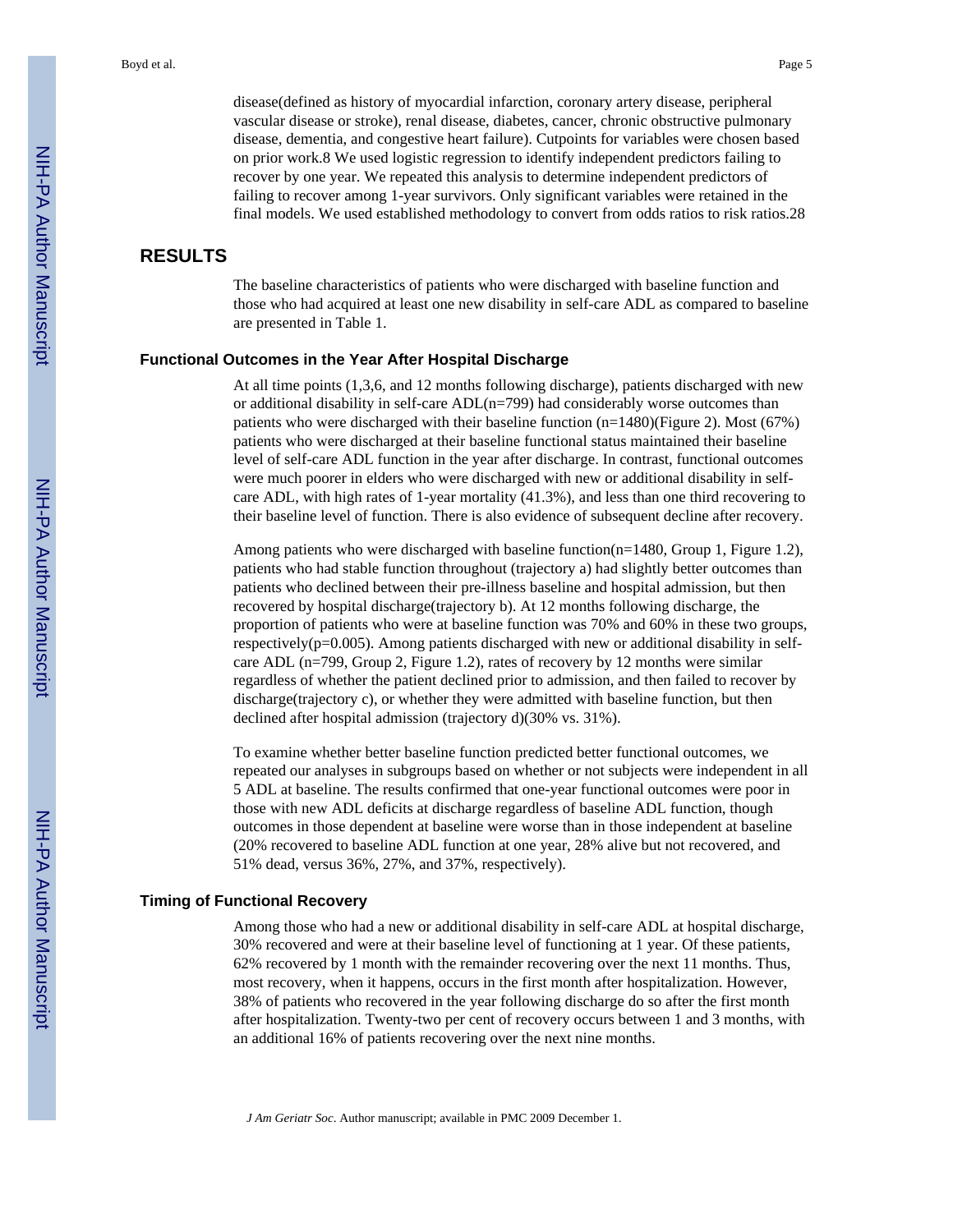#### **Role of One-Month Outcomes in Predicting Long-term Outcomes**

Among patients discharged with a new or additional disability in self-care ADL, the presence or absence of recovery by one month was associated with long-term outcomes. Among those who had recovered by one month after discharge, 56.2% remained at baseline function 1 year after discharge, 20.7% died, and 23.1% declined again in self-care ADL function (Figure 3). In contrast, among those who did not recover by one month after hospital discharge, only 17.1% recovered baseline function at 1 year after discharge, 44.4% died, and 38.4% were alive but not recovered (p<.001).

#### **Predictors of Failure to Recover at One Year**

Table 2a describes bivariate predictors of failure to recover among those discharged with a new or additional disability in self-care ADL.

In multivariate analysis, the independent predictors of failure to return to baseline function at one year after discharge (either death or worse than baseline functional status) were cancer, cardiovascular disease, dementia, albumin <4, age and number of baseline IADL dependencies (Table 2b), and were similar at 3 months after discharge, with the exception of cardiovascular disease becoming borderline significant. These relative risks are associated with high absolute risks given the high outcome rate in the reference groups. Repeating this analysis excluding subjects who died by one year, the independent predictors of failure to return to baseline function at one year among those who survived  $(N=469)$  included age greater than 90 years (RR=1.4, 95% CI 1.0-1.7), cardiovascular disease (RR=1.4, 95% CI 1.2-1.7), dementia (RR=1.4, 95% CI 1.0-1.7), and greater number of baseline IADL dependencies ( $>2$  vs. none, RR=1.9, 95% CI 1.6-2.3), but did not include cancer and albumin.

# **DISCUSSION**

Our results demonstrate that decline in self-care ADL function associated with hospitalization for medical illnesses is often a sentinel and highly-morbid event for elders. The prognosis for elders discharged with new or additional disability in self-care ADL is extremely poor, with only 30% returning to their pre-admission level of self-care ADL functioning by one year. Among those discharged with new or additional disability in selfcare ADL, functional recovery by one month is a predictor of one-year outcomes. However, in some cases, time to recovery was prolonged as 38% of those who were at baseline function at one year required more than one month for recovery.

Long-term information on elders' recovery of function after hospitalization is critically important because large numbers of elders are hospitalized for medical illnesses on an annual basis, and functional decline associated with hospitalization is very common.15, 8, 29 Previous reports have documented functional outcomes in hospitalized elders up through 3 months.  $4 \cdot 8 \cdot 9 \cdot 13 \cdot 14$  This is one of the first reports to document that the long-term prognosis of hospital-associated new or additional disability in self-care ADL is poor and substantially worse than that observed among community-dwelling elders with disability arising from a broad range of causes.10 $\cdot$  18 Rather, our results suggest that the prognosis for hospital-associated disability in self-care ADL is similar to that reported for other catastrophic conditions such as hip fracture and stroke.30 $\cdot$  31 The processes underlying these long-term outcomes are likely to be complex and highly dynamic.10, 32

Our results have important implications for hospital physicians and providers because they suggest that hospitalized elders may have dramatically higher care needs than before their incident hospitalization. New or additional disabilities in self-care ADL function acquired by the time of hospital discharge have important implications for the patient's ability to live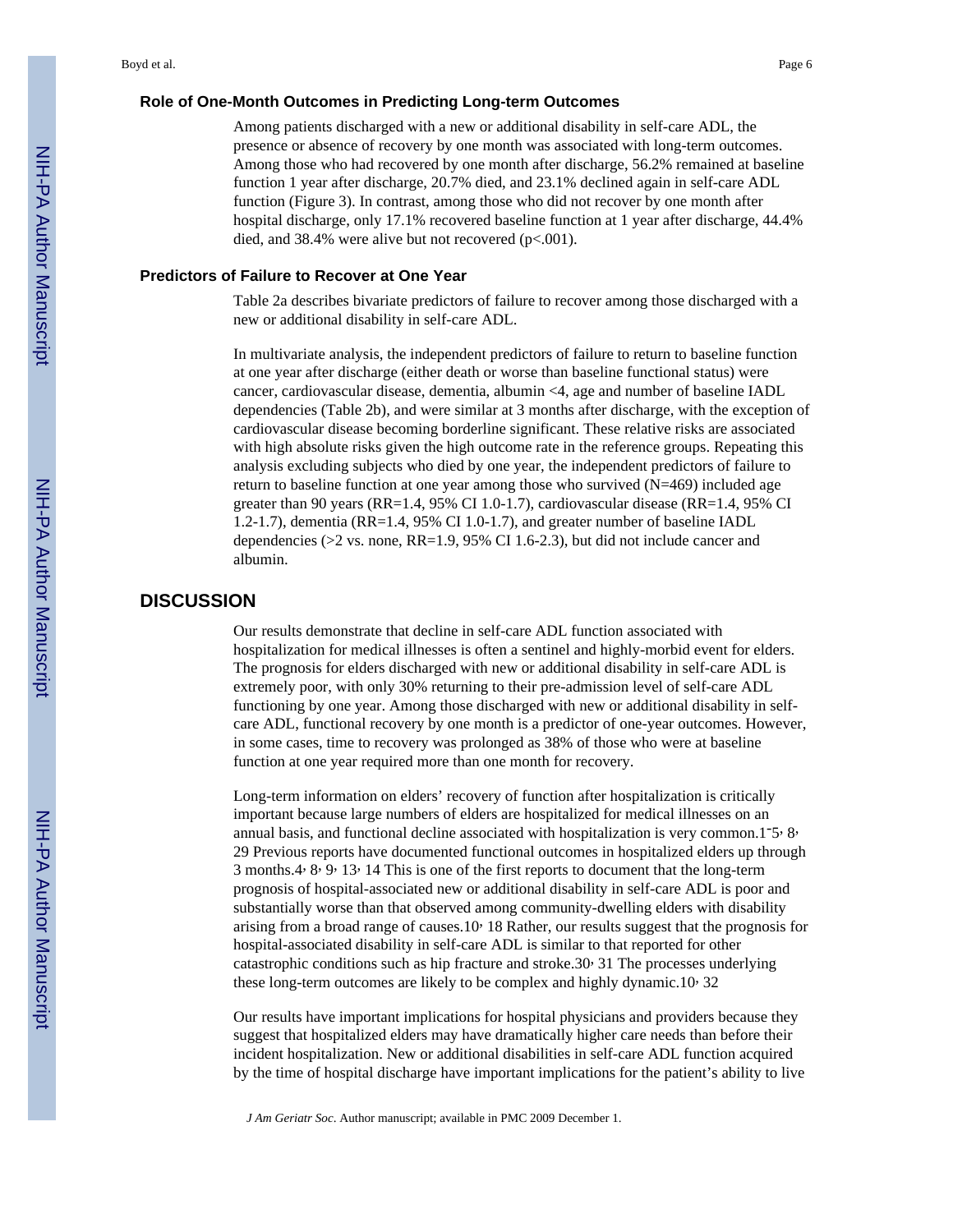at home and for their needs for home care services. In addition, the demands on caregivers will markedly increase. As recovery is sometimes prolonged, and some patients who initially recover subsequently decline, our results provide evidence that post-hospitalization functional decline is a chronic, dynamic, long-term process, likely necessitating both acute and chronic services.

The timing, structure, duration and intensity of rehabilitation in acute rehabilitation facilities, long-term care hospitals, skilled nursing facilities, outpatient sites, and home health agencies may not be well suited to the needs of patients with hospital-associated functional decline, whose needs may be long term and chronic. The prospective payment system and diagnosis related groups for acute hospitals and the post-acute sector led to shorter hospital lengths of stay with subsequent increases in post-acute care health utilization and costs during the 1990s.19,  $20$ ,  $33$ ,  $34$  While the numbers of patients with medical illnesses receiving post-acute physical, occupational, or speech services has increased in skilled nursing facilities, rehabilitation hospitals, and long-term care hospitals, the amount of rehabilitation received by patients has decreased in some settings and remains of short duration (<1 month).19, 20, 35-37 Little is known about the functional consequences of these utilization changes to older medical patients, or the best way to costeffectively deliver high quality care that maximizes functional outcomes.

Few elders hospitalized with medical conditions receive acute inpatient rehabilitation.3, 38, 39 The rates of patients with stroke, chronic obstructive pulmonary disease, pneumonia, congestive heart failure, hip fracture receiving inpatient post acute rehabilitation services upon discharge ranged from 0.2%-13% in 1996-1998, with the highest rates observed for stroke and hip fracture.40 Stroke and hip fracture patients have better 1-year functional outcomes if they receive post-acute care, with the best outcomes seen in those discharged to rehabilitation facilities.34 The timing, duration and intensity of therapy are related to functional gains.41, 42 Less is known about patients with functional decline associated with medical illnesses, but therapy intensity is related to gains in mobility, ADL, and executive control among patients with cardiovascular and pulmonary conditions in skilled nursing facilities and increases the likelihood of being discharged to the community.22, 43 Current rehabilitative utilization patterns suggest that many medical patients with functional decline are not receiving the most aggressive short-term intervention available. Possible explanations include inability to meet functional requirements or the requirement that 75% of admissions to inpatient rehabilitation facilities be for specific categorical diagnoses.19, 20, 35-37 It is not known who with medical illness is most likely to benefit from acute rehabilitation, or whether care through home care, skilled nursing facilities, or rehabilitation hospitals would be most likely to improve outcomes.44, 45 Average duration of rehabilitation in all these post-acute sites is relatively short given that 38% of older patients who recover in one year require more than one month to do so. Based on our results, aggressive rehabilitation may be indicated in the first month; but since substantial functional change continues to occur in subsequent months, in many cases it may be important to target longer-term rehabilitation to increase recovery rates and maintain recovery when it occurs. 10 Restorative care for older persons receiving home care after acute illness and "prehabilitation" for frail elders, who may have frequent hospitalizations, may be opportunities to maximize functional outcomes.46, 47

Appropriate targeting of older patients for rehabilitation interventions is a critical issue, and current aggressive rehabilitation strategies may be difficult among patients residing in nursing homes or with severe dementia. While our results do not identify which patients are most likely to benefit from interventions, it does suggest that older age, cardiovascular disease, dementia, cancer, lower albumin and prior IADL disability predict failure to recover. It is important that future research also try to distinguish between patients who have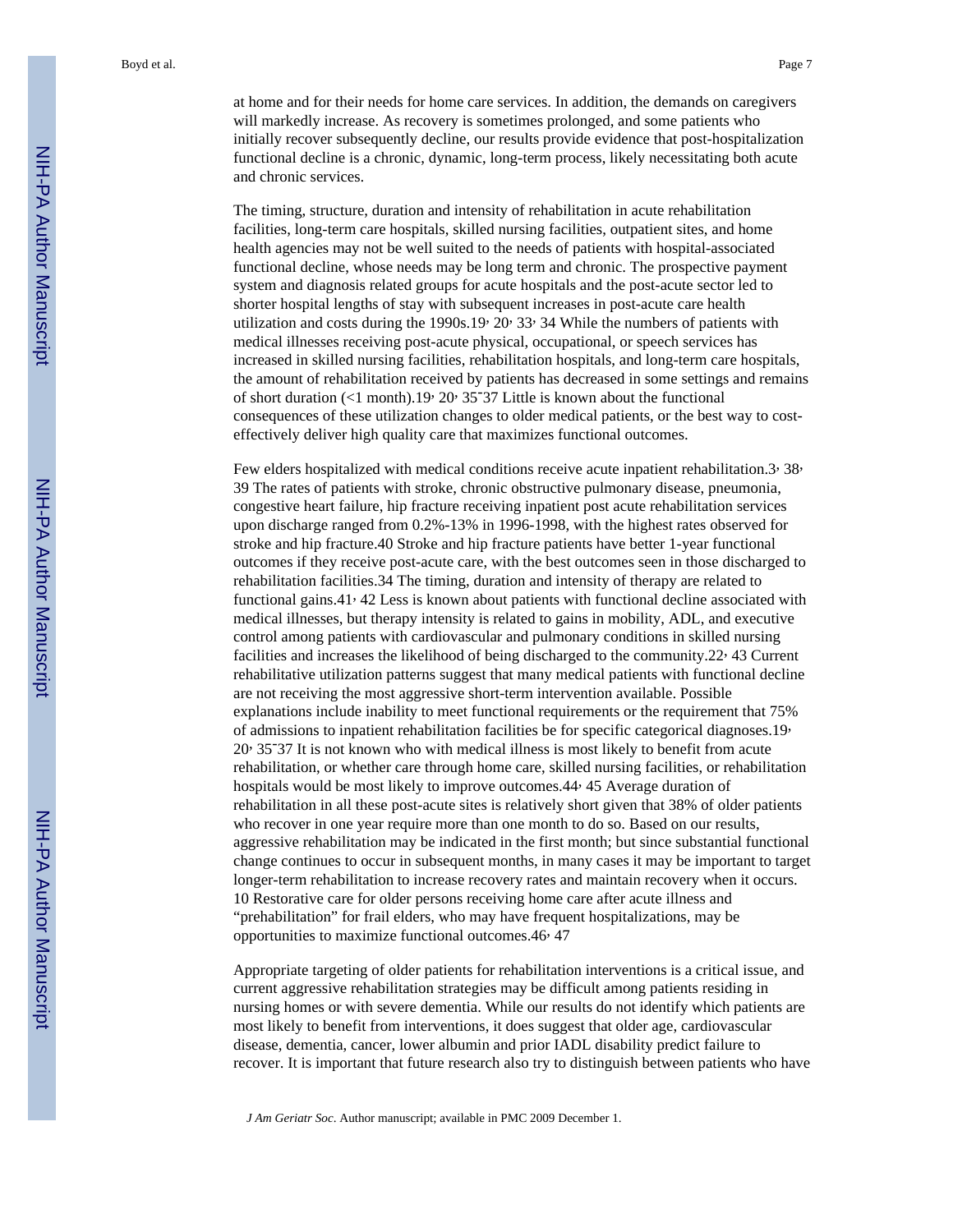the potential for reversibility, and patients for whom this functional decline indicates that the patient is at the end of their life. The high one-year mortality rate among patients with hospital-associated functional decline should prompt consideration of palliative needs. Among patients who are at the end of their life, aggressive palliative interventions focused on symptom management and caregiver support may be more beneficial than interventions aimed at restoring function. Often, it may be appropriate to consider palliative care in tandem with rehabilitative efforts.

# **LIMITATIONS**

While we measured 4 time points over a 12-month period of observation, it is likely that there were additional functional transitions that occurred between observation points.32, 48 It was not our primary goal to describe all the dynamic processes and transitions that occurred over the year following discharge. Second, we were not able to consider all potential predictors of recovery including lack of depressive symptoms, positive affect, and habitual physical activity, and objective measures of strength or physical capabilities.15, 49 Third, we lack data on post-acute utilization of rehabilitative services or recurrent hospitalizations. However; rehabilitation, particularly prolonged, was not widely used for medical patients during the study period, although use of rehabilitation in skilled nursing facilities has increased.38 While data on long-term outcomes of functional decline in the hospital in a large group of older adults presented here were collected beginning in the 1990s, there is no scientific basis to expect that the natural history of functional trajectories have changed. However, it is not known what the effect of shorter length of stays since the study period has had on functional outcomes of older patients. It is possible that now certain additional patients are not at their premorbid level of function prior to discharge. Fourth, we did not have sufficient sample size to look at recovery for specific admission diagnoses or recurrent hospitalizations. Importantly, these older patients were all hospitalized nonelectively on general medicine units and, thus, focus on a subset of older adults who experience decline associated with hospitalization for acute illness other than the more commonly studied stroke and hip fracture.

# **CONCLUSION**

Patients discharged with new or additional disability in self-care ADL after medical illness are very high risk for poor outcomes, and should be considered for intensive rehabilitative services during and after discharge from the hospital if this is congruent with the overall goals of care. Since outcomes in the first month seem to predict long-term outcomes, particularly aggressive interventions may be indicated in the first month. However, as a large number of patients may recover after one month, and many who recover by one month decline again, there may also be a need for sustained long-term interventions. Appropriate targeting is likely to be critical in interventions and there is a clear role for palliative and caregiver services, perhaps provided in tandem with rehabilitation focused on maximizing recovery and adapting to new or additional disability. More research is needed to appropriately guide clinical practice and health policy for older adults hospitalized for acute medical illnesses who experience functional decline at hospital discharge.

# **Supplementary Material**

Refer to Web version on PubMed Central for supplementary material.

# **Acknowledgments**

**Conflict of Interest:** Dr. Boyd has been supported by the NIA through the OAIC and received a Pfizer/AGS Junior Faculty Scholars on Health Outcomes Award.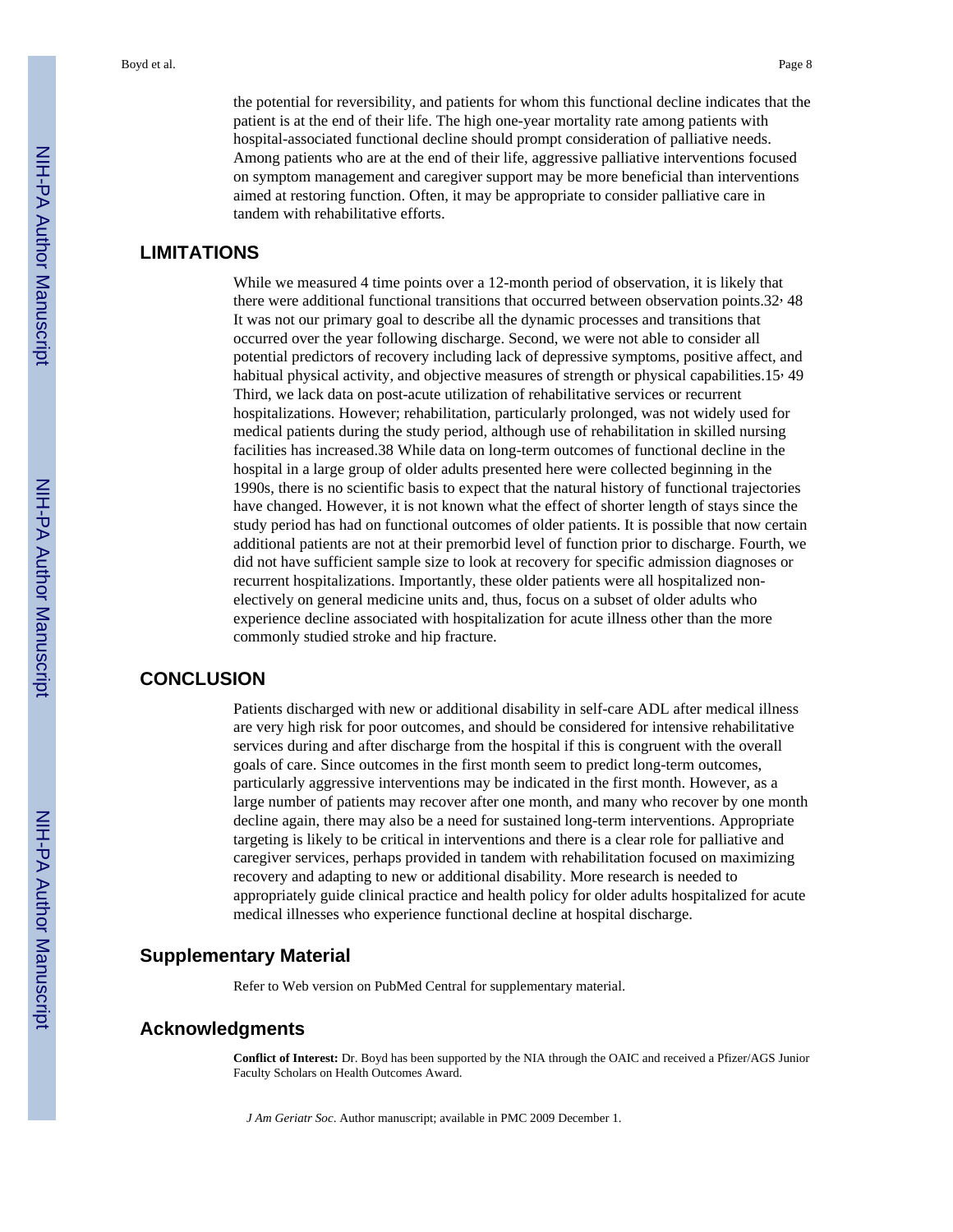Drs. Landefeld, Covinsky, Palmer, Counsell, Fortinsky, Burant, Kresevic have all received funding from the NIA.

Dr Kresevic has received funding from the VA.

Drs. Landefeld and Boyd have received funding from the John A. Hartford Foundation.

Funding Support: Dr. Boyd was a Pfizer/American Geriatrics Society Junior Faculty Scholar for Research on Health Outcomes during the conduct of this study. Dr. Boyd is a Johns Hopkins Bayview Scholar in the Center for Innovative Medicine. This work was supported by grants from the National Institute on Aging to the Claude Pepper Older Americans Independence Center at Case Western Reserve University and Johns Hopkins University (CMB), National Institute on Aging Grants AG029233, AG00912, and AG10418, The Summa Health System Foundation to Akron City Hospital, and the John A. Hartford Foundation, Inc #2003-0455 to the University of California, San Francisco. This study was approved by Institutional Review Board of Case Western Reserve University. Preliminary results of this work were presented at the Gerontological Society of America Annual Meeting in November, 2004.

# **REFERENCES**

- 1. Ferrucci L, Guralnik JM, Simonsick E, et al. Progressive versus catastrophic disability: A longitudinal view of the disablement process. J Gerontol A Biol Sci Med Sci. 1996; 51:M123–130. [PubMed: 8630705]
- 2. Gill TM, Williams CS, Tinetti ME. The combined effects of baseline vulnerability and acute hospital events on the development of functional dependence among community-living older persons. J Gerontol A Biol Sci Med Sci. 1999; 54:M377–383. [PubMed: 10462171]
- 3. Ferrucci L, Guralnik JM, Pahor M, et al. Hospital diagnoses, Medicare charges, and nursing home admissions in the year when older persons become severely disabled. JAMA. 1997; 277:728–734. [PubMed: 9042845]
- 4. Sager MA, Rudberg MA, Jalaluddin M, et al. Hospital admission risk profile (HARP): identifying older patients at risk for functional decline following acute medical illness and hospitalization. J Am Geriatr Soc. 1996; 44:251–257. [PubMed: 8600192]
- 5. Boyd CM, Xue QL, Guralnik JM, et al. Hospitalization and development of dependence in dctivities of daily living in a cohort of disabled older women: The Women's Health and Aging Study I. J Gerontol A Biol Sci Med Sci. 2005; 60:888–893. [PubMed: 16079213]
- 6. Boyd CM, Xue QL, Simpson CF, et al. Frailty, hospitalization, and progression of disability in a cohort of disabled older women. Am J Med. 2005; 118:1225–1231. [PubMed: 16271906]
- 7. Gill TM, Allore HG, Holford TR, et al. Hospitalization, restricted activity, and the development of disability among older persons. JAMA. 2004; 292:2115–2124. [PubMed: 15523072]
- 8. Covinsky KE, Palmer RM, Fortinsky RH, et al. Loss of independence in activities of daily living in older adults hospitalized with medical illnesses: Increased vulnerability with age. J Am Geriatr Soc. 2003; 51:451–458. [PubMed: 12657063]
- 9. Sager MA, Franke T, Inouye SK, et al. Functional outcomes of acute medical illness and hospitalization in older persons. Arch Intern Med. 1996; 156:645–652. [PubMed: 8629876]
- 10. Hardy SE, Gill TM. Recovery from disability among community-dwelling older persons. JAMA. 2004; 291:1596–1602. [PubMed: 15069047]
- 11. Gill TM, Robison JT, Tinetti ME. Predictors of recovery in activities of daily living among disabled older persons living in the community. J Gen Intern Med. 1997; 12:757–762. [PubMed: 9436895]
- 12. Magaziner J, Simonsick EM, Kashner TM, et al. Predictors of functional recovery one year following hospital discharge for hip fracture: A prospective study. J Gerontol. 1990; 45:M101– 107. [PubMed: 2335719]
- 13. Rudberg MA, Sager MA, Zhang J. Risk factors for nursing home use after hospitalization for medical illness. J Gerontol A Biol Sci Med Sci. 1996; 51:M189–194. [PubMed: 8808987]
- 14. Mahoney JE, Eisner J, Havighurst T, et al. Problems of older adults living alone after hospitalization. J Gen Intern Med. 2000; 15:611–619. [PubMed: 11029674]
- 15. Hardy SE, Gill TM. Factors associated with recovery of independence among newly disabled older persons. Arch Intern Med. 2005; 165:106–112. [PubMed: 15642885]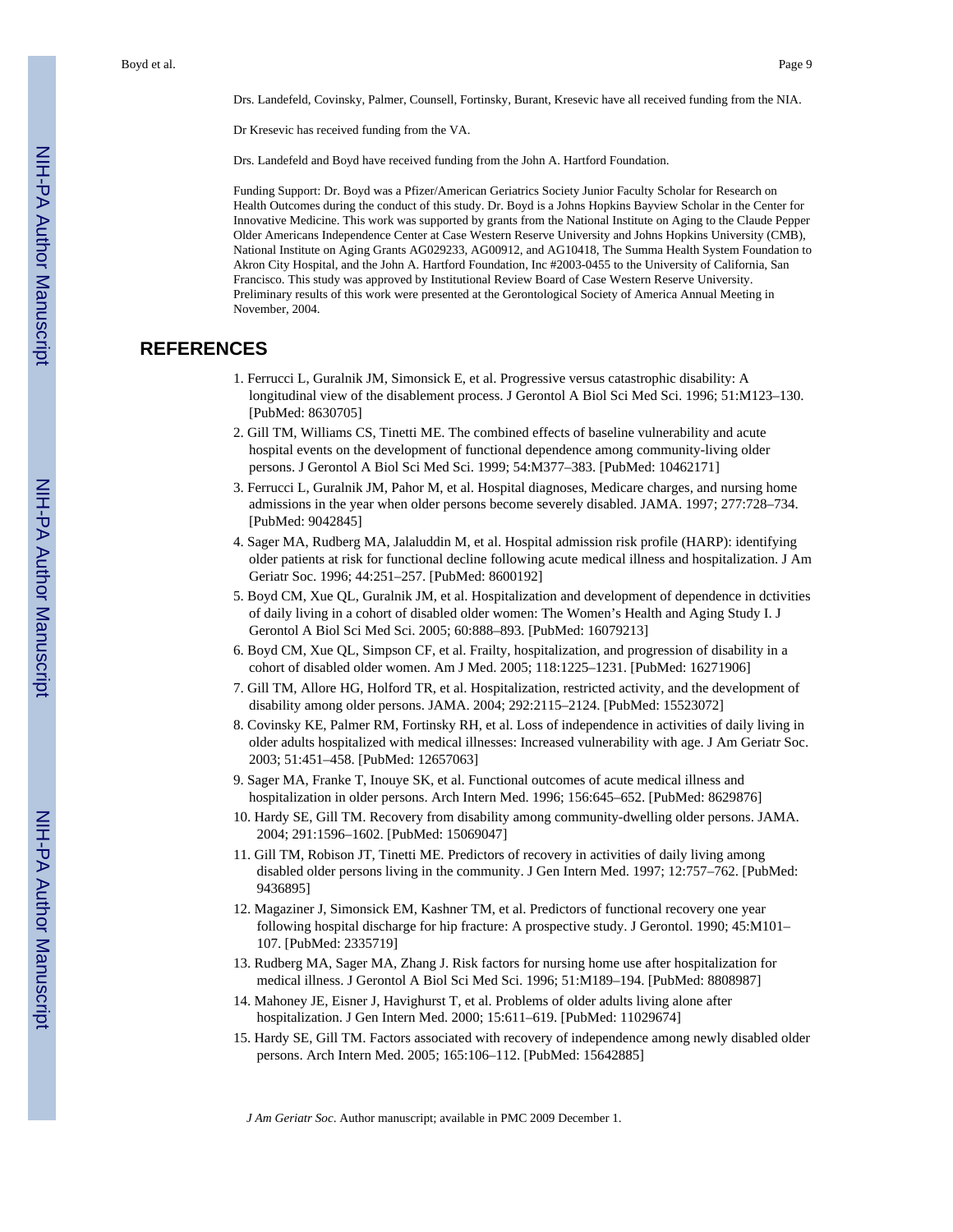- 16. Walter LC, Brand RJ, Counsell SR, et al. Development and validation of a prognostic index for 1 year mortality in older adults after hospitalization. JAMA. 2001; 285:2987–2994. [PubMed: 11410097]
- 17. Inouye SK, Peduzzi PN, Robison JT, et al. Importance of functional measures in predicting mortality among older hospitalized patients. JAMA. 1998; 279:1187–1193. [PubMed: 9555758]
- 18. Johnson MF, Kramer AM, Lin MK, et al. Outcomes of older persons receiving rehabilitation for medical and surgical conditions compared with hip fracture and stroke. J Am Geriatr Soc. 2000; 48:1389–1397. [PubMed: 11083313]
- 19. McCallNKorbJPetersonsAReforming Medicare payment: Early effects of the 1997 Balanced Budget Act on postacute care. Milbank Q200381277303, 172-273. [PubMed: 12841051]
- 20. Murray PK, Love TE, Dawson NV, et al. Rehabilitation services after the implementation of the nursing home prospective payment system: Differences related to patient and nursing home characteristics. Med Care. 2005; 43:1109–1115. [PubMed: 16224304]
- 21. Shatto A. Comparing Medicare beneficiaries, by type of post-acute care received: 1999. Health Care Financ Rev. 2002; 24:137–142. [PubMed: 12690699]
- 22. Jette DU, Warren RL, Wirtalla C. The relation between therapy intensity and outcomes of rehabilitation in skilled nursing facilities. Arch Phys Med Rehabil. 2005; 86:373–379. [PubMed: 15759214]
- 23. Counsell SR, Holder CM, Liebenauer LL, et al. Effects of a multicomponent intervention on functional outcomes and process of care in hospitalized older patients: A randomized controlled trial of Acute Care for Elders (ACE) in a community hospital. J Am Geriatr Soc. 2000; 48:1572– 1581. [PubMed: 11129745]
- 24. Covinsky KE, Eng C, Lui LY, et al. The last 2 years of life: Functional trajectories of frail older people. J Am Geriatr Soc. 2003; 51:492–498. [PubMed: 12657068]
- 25. Pfeiffer E. A short portable mental status questionnaire for the assessment of organic brain deficit in elderly patients. J Am Geriatr Soc. 1975; 23:433–441. [PubMed: 1159263]
- 26. Covinsky KE, Palmer RM, Counsell SR, et al. Functional status before hospitalization in acutely ill older adults: Validity and clinical importance of retrospective reports. J Am Geriatr Soc. 2000; 48:164–169. [PubMed: 10682945]
- 27. Knaus WA, Draper EA, Wagner DP, et al. APACHE II: A severity of disease classification system. Crit Care Med. 1985; 13:818–829. [PubMed: 3928249]
- 28. Zhang J, Yu KF. What's the relative risk? A method of correcting the odds ratio in cohort studies of common outcomes. JAMA. 1998; 280:1690–1691. [PubMed: 9832001]
- 29. Kozak LJ, DeFrances CJ, Hall MJ. National hospital discharge survey: 2004 annual summary with detailed diagnosis and procedure data. Vital Health Stat. 2006; 162:1–209.
- 30. Magaziner J, Fredman L, Hawkes W, et al. Changes in functional status attributable to hip fracture: A comparison of hip fracture patients to community-dwelling aged. Am J Epidemiol 1. 2003; 157:1023–1031.
- 31. Tilling K, Sterne JA, Rudd AG, et al. A new method for predicting recovery after stroke. Stroke. 2001; 32:2867–2873. [PubMed: 11739989]
- 32. Hardy SE, Dubin JA, Holford TR, et al. Transitions between states of disability and independence among older persons. Am J Epidemiol. 2005; 161:575–584. [PubMed: 15746474]
- 33. Ottenbacher KJ, Smith PM, Illig SB, et al. Trends in length of stay, living setting, functional outcome, and mortality following medical rehabilitation. JAMA. 2004; 292:1687–1695. [PubMed: 15479933]
- 34. Kane RL, Chen Q, Finch M, et al. Functional outcomes of posthospital care for stroke and hip fracture patients under medicare. J Am Geriatr Soc. 1998; 46:1525–1533. [PubMed: 9848813]
- 35. Yip JY, Wilber KH, Myrtle RC. The impact of the 1997 Balanced Budget Amendment's prospective payment system on patient case mix and rehabilitation utilization in skilled nursing. Gerontologist. 2002; 42:653–660. [PubMed: 12351800]
- 36. Wodchis WP, Fries BE, Pollack H. Payer incentives and physical rehabilitation therapy for nonelderly institutional long-term care residents: Evidence from Michigan and Ontario. Arch Phys Med Rehabil. 2004; 85:210–217. [PubMed: 14966704]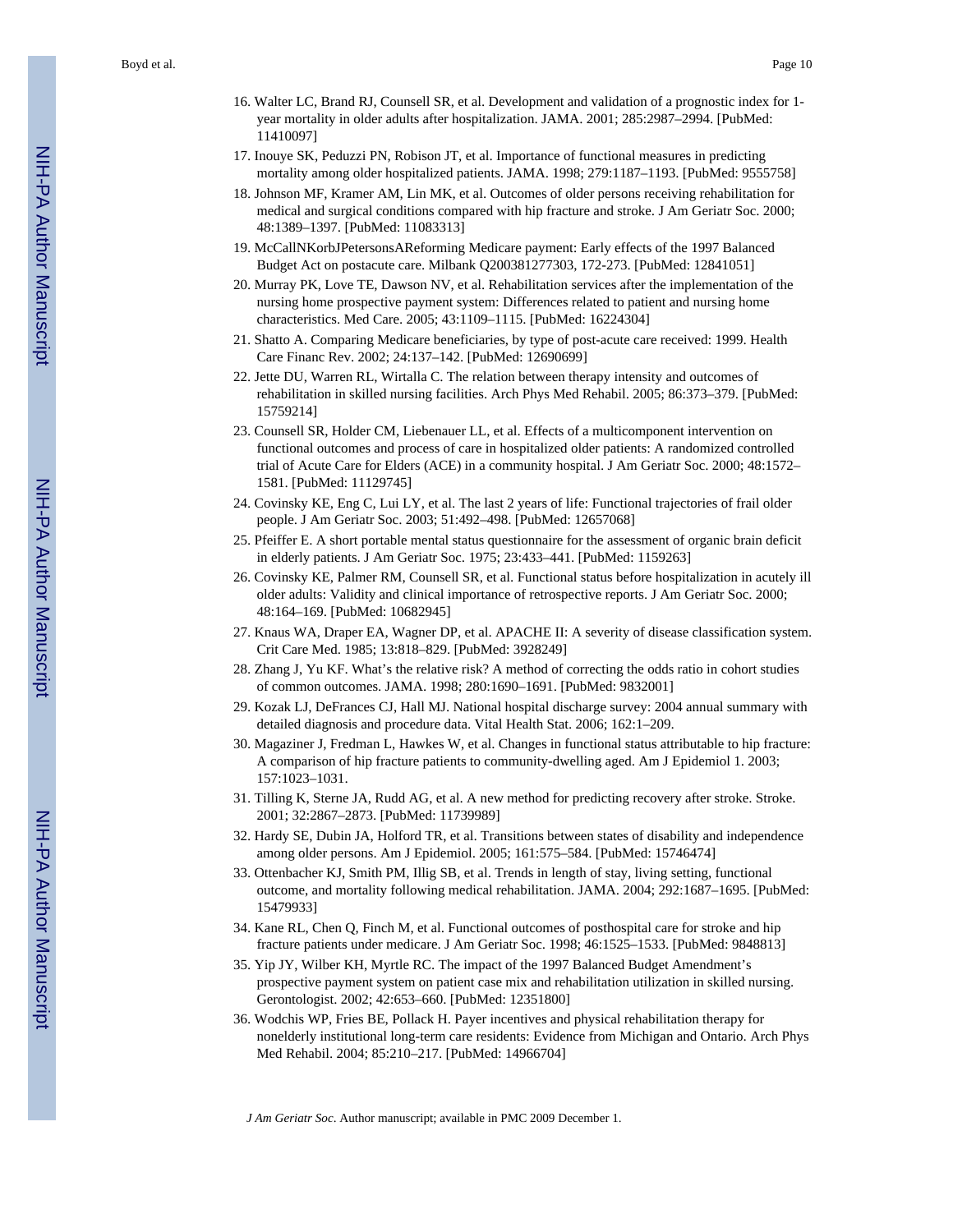Boyd et al. Page 11

- 37. Murtaugh CM, McCall N, Moore S, et al. Trends in Medicare home health care use: 1997-2001. Health Aff (Millwood). 2003; 22:146–156. [PubMed: 14515890]
- 38. Gage B. Impact of the BBA on post-acute utilization. Health Care Financ Rev. 1999; 20:103–126. [PubMed: 11482117]
- 39. Buechner JS, Donnelly EF. Utilization of inpatient rehabilitation services. Med Health R I. 2001; 84:412–413. [PubMed: 11797588]
- 40. Kane RL, Lin WC, Blewett LA. Geographic variation in the use of post-acute care. Health Serv Res. 2002; 37:667–682. [PubMed: 12132600]
- 41. Chen CC, Heinemann AW, Granger CV, et al. Functional gains and therapy intensity during subacute rehabilitation: A study of 20 facilities. Arch Phys Med Rehabil. 2002; 83:1514–1523. [PubMed: 12422318]
- 42. Penrod JD, Boockvar KS, Litke A, et al. Physical therapy and mobility 2 and 6 months after hip fracture. J Am Geriatr Soc. 2004; 52:1114–1120. [PubMed: 15209649]
- 43. Arling G, Williams AR, Kopp D. Therapy use and discharge outcomes for elderly nursing home residents. Gerontologist. 2000; 40:587–595. [PubMed: 11037938]
- 44. Intrator O, Berg K. Benefits of home health care after inpatient rehabilitation for hip fracture: Health service use by Medicare beneficiaries, 1987-1992. Arch Phys Med Rehabil. 1998; 79:1195–1199. [PubMed: 9779670]
- 45. Hadley J, Rabin D, Epstein A, et al. Posthospitalization home health care use and changes in functional status in a Medicare population. Med Care. 2000; 38:494–507. [PubMed: 10800976]
- 46. Tinetti ME, Baker D, Gallo WT, et al. Evaluation of restorative care vs usual care for older adults receiving an acute episode of home care. JAMA. 2002; 287:2098–2105. [PubMed: 11966384]
- 47. Gill TM, Baker DI, Gottschalk M, et al. A prehabilitation program for physically frail communityliving older persons. Arch Phys Med Rehabil. 2003; 84:394–404. [PubMed: 12638108]
- 48. Guralnik JM, Ferrucci L. Underestimation of disability occurrence in epidemiological studies of older people: Is research on disability still alive? J Am Geriatr Soc. 2002; 50:1599–1601. [PubMed: 12383164]
- 49. Ostir GV, Goodwin JS, Markides KS, et al. Differential effects of premorbid physical and emotional health on recovery from acute events. J Am Geriatr Soc. 2002; 50:713–718. [PubMed: 11982673]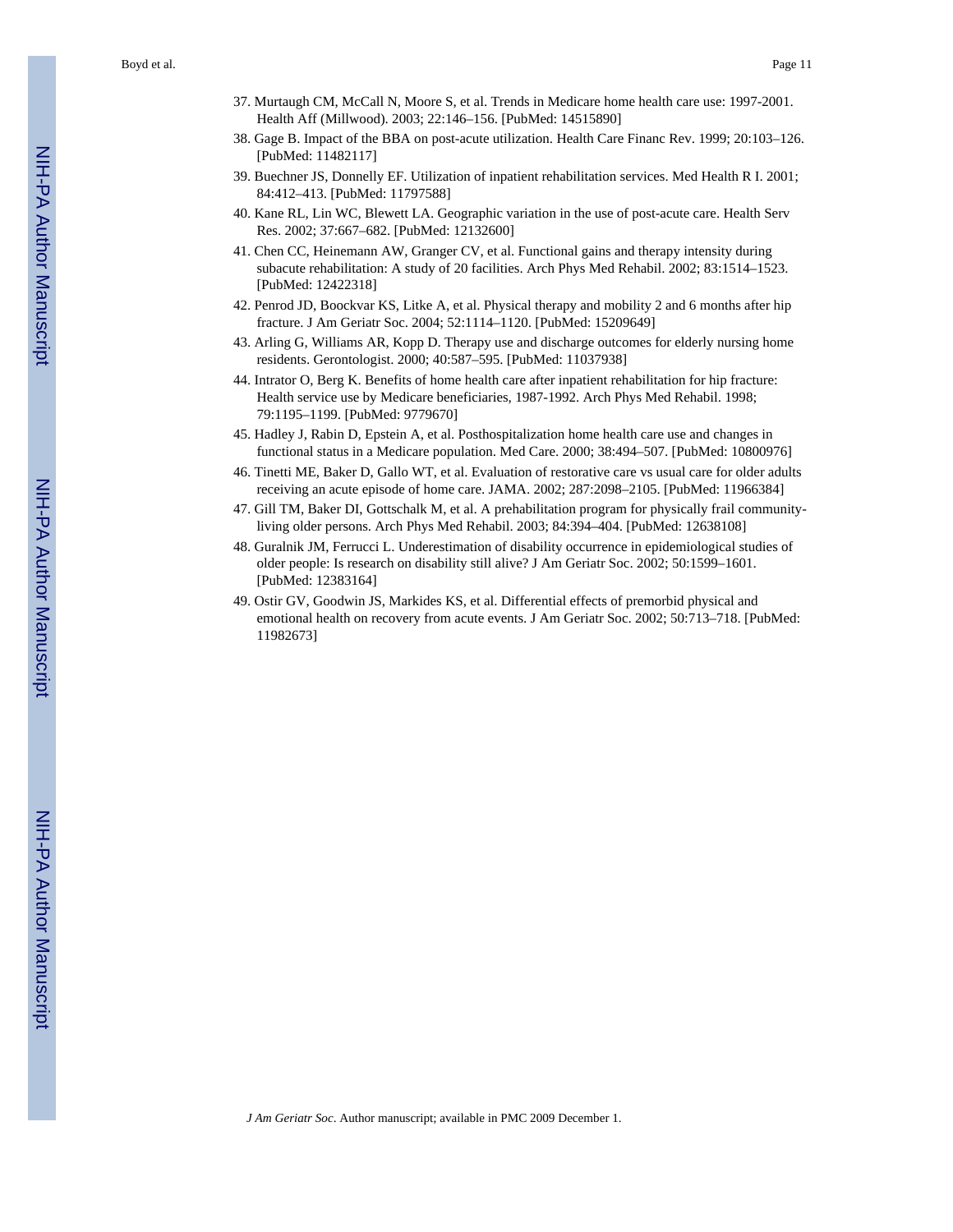Boyd et al. Page 12



 $N = 799$ 

#### **Figure 1. Derivation of the Analytic Sample and Study Definitions**

1.1) Derivation of the analytic Sample

1.2) Trajectories of Function in Self-care Activities of Daily Living (ADL): Baseline Through Hospital Discharge

Footnote:

**Group 1:** Discharged with Baseline Self-Care Activities of Daily Living (ADL) Function **Trajectory a:** patients who had stable function throughout their course with no decline in self-care ADL function between baseline and admission and no decline between admission and discharge.

**Trajectory b:** patients who declined in self-care ADL function between baseline and hospital admission, but recovered to baseline self-care ADL function by the time of hospital discharge.

**Group 2:** Discharged with New or Additional Disability in self-care ADL (decline in selfcare ADL function)

**Trajectory c:** Patients acquiring new or additional disability in self-care ADL between baseline and admission who did not recover to baseline function by the time of hospital discharge

**Trajectory d:** Patients who did not decline in self-care ADL function between baseline and admission but acquired new or additional disability in self-care ADL between admission and discharge.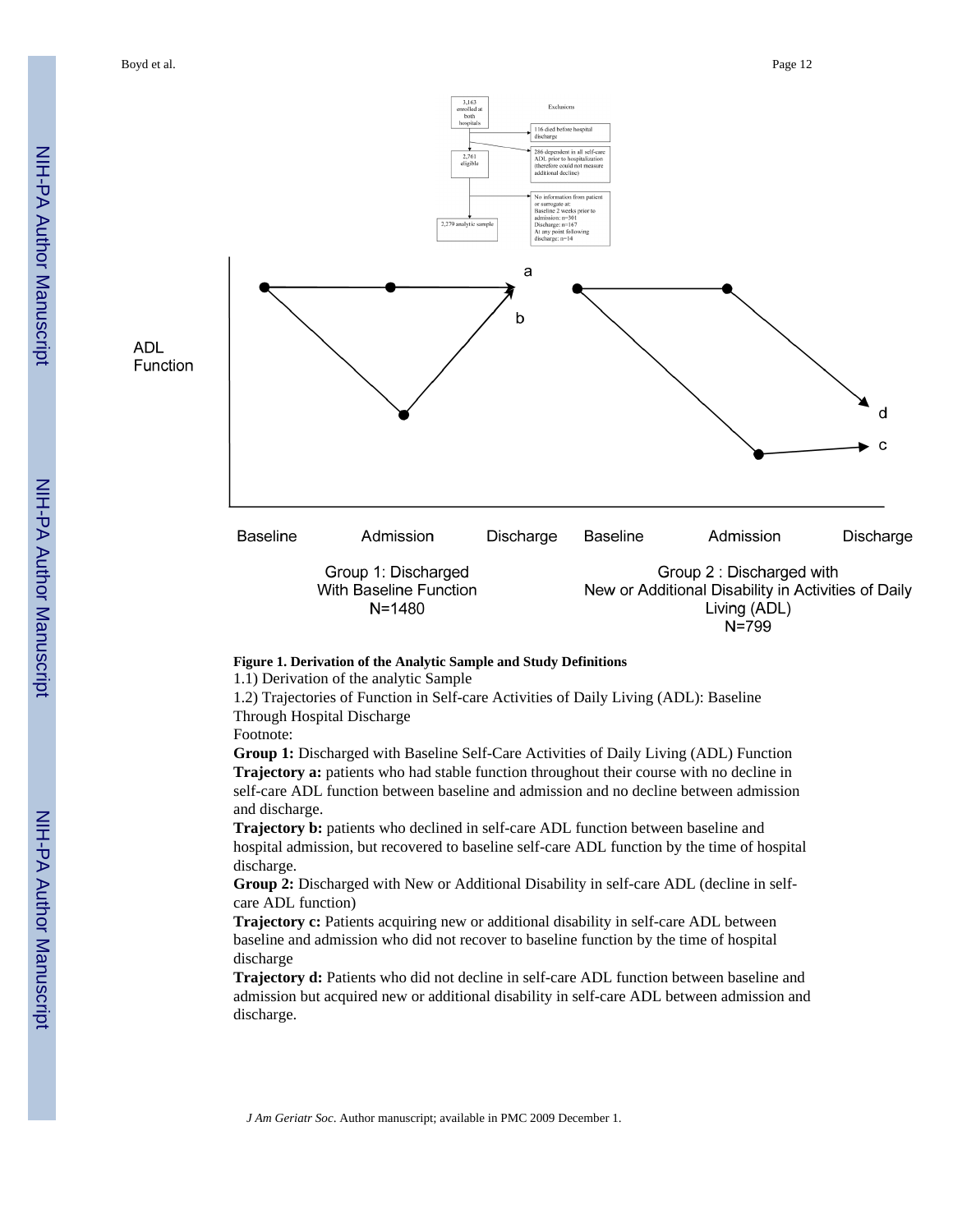Boyd et al. Page 13



#### **Figure 2.**

Course of self-care Activities of Daily Living (ADL) Outcomes and Survival after Hospitalization

Footnotes:

Discharged at baseline function: N=1480 Discharged with new or additional disability in self-care ADL: N=799

**Baseline:** at baseline level of self-care ADL function

**Decline:** with more self-care ADL disabilities compared to baseline level of self-care ADL function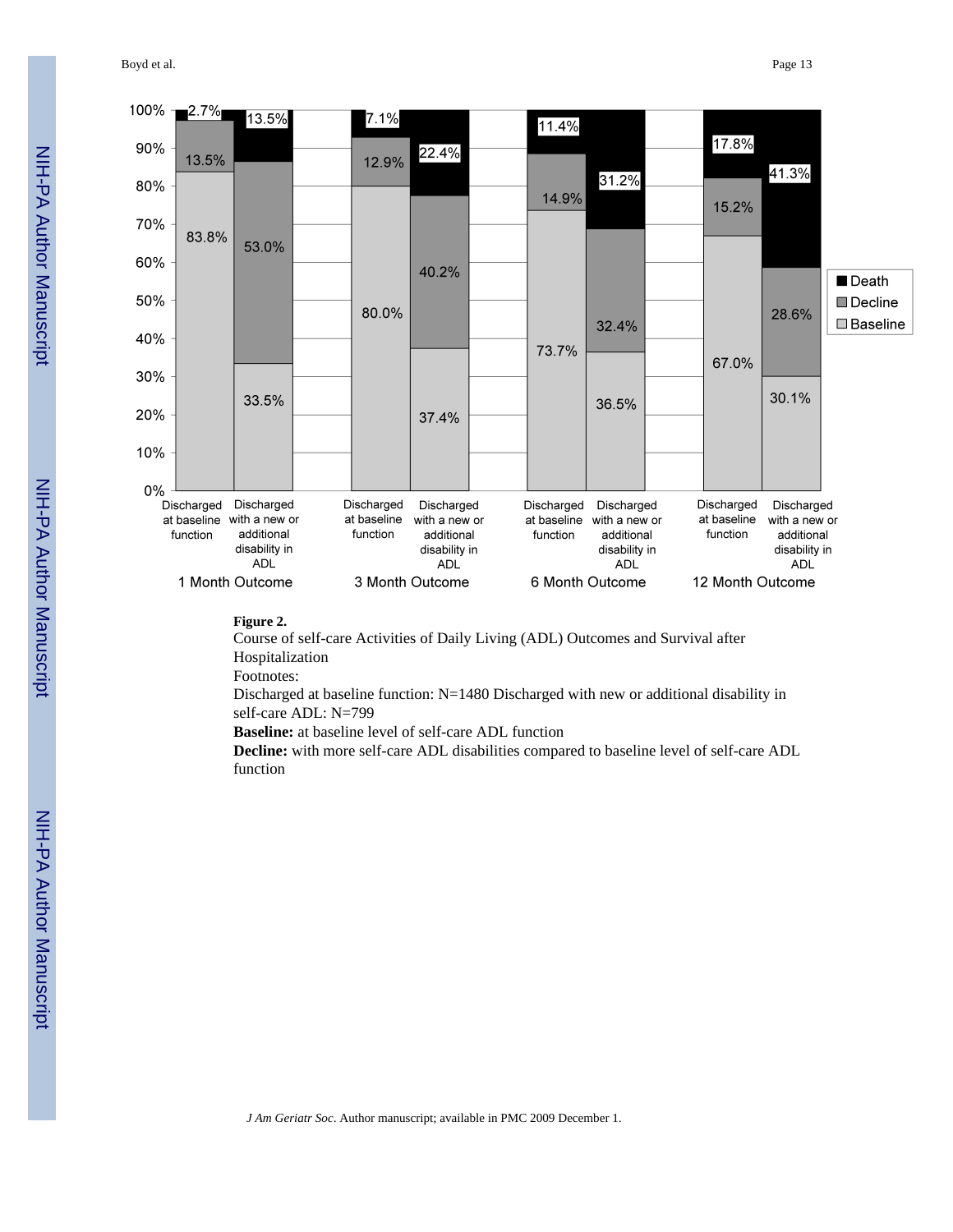Boyd et al. Page 14



#### **Figure 3.**

Among those discharged with new or additional disability in self-care ADL, recovery to baseline level of self-care Activities of Daily Living by 1 month after discharge (N=651): Association with outcomes over 1 year

Footnotes:

N=651 Of the original sample of those discharged with new or additional disability in selfcare ADL (N=799), participants who were alive at discharge but who had died (n=108) or who had missing data at 1 month (n=40) were excluded.

**Baseline:** recovery to baseline level of self-care Activities of Daily Living (ADL) function Decline: more self-care ADL disabilities compared to baseline level of self-care ADL function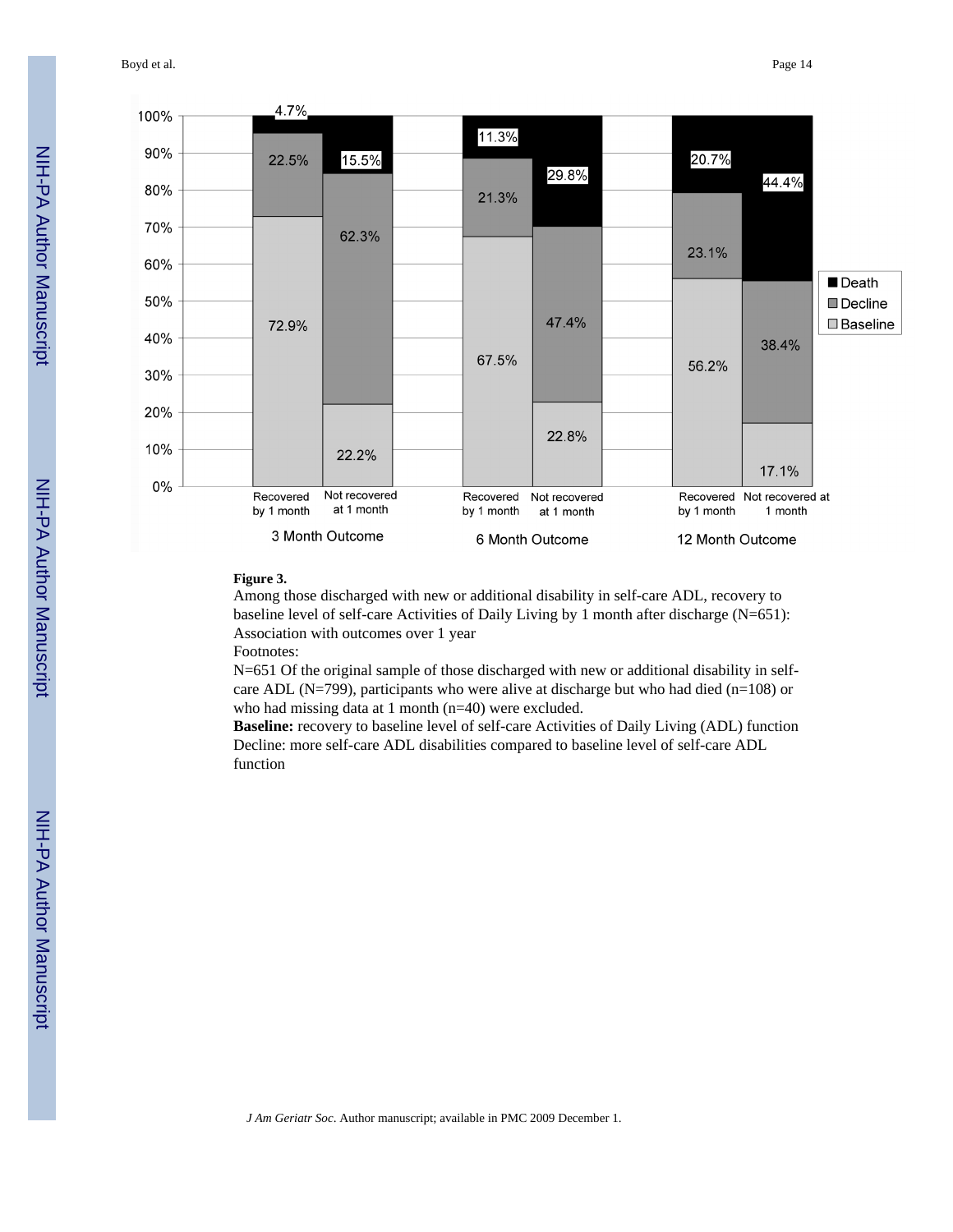#### **Table 1**

Characteristics of Patients by Function at Hospital Discharge

| <b>Characteristics of Patients</b>                                          | Discharged with New or<br>Additional Disability in ADL*<br>$(n = 799)$ | Discharge with<br><b>Baseline Function</b><br>$(n = 1480)$ | P<br><b>Value</b> |
|-----------------------------------------------------------------------------|------------------------------------------------------------------------|------------------------------------------------------------|-------------------|
| Mean Age $(SD^{\dagger})$                                                   | 82.0(7.3)                                                              | 78.2(6.0)                                                  | < 0.001           |
| Mean length of stay $(SD^{\dagger})$                                        | 8.2(6.6)                                                               | 5.3(3.6)                                                   | < 0.001           |
| $APS\vec{\tau}$ (mean, SD <sup><math>\dot{\tau}</math></sup> )              | 10.2(3.9)                                                              | 9.1(3.0)                                                   | < 0.001           |
| Ethnicity<br>White                                                          | 76.0                                                                   | 76.7                                                       | 0.15              |
| <b>Black</b>                                                                | 24.0                                                                   | 23.3                                                       |                   |
| Women, %                                                                    | 68.3                                                                   | 61.0                                                       | < 0.001           |
| Lives alone, %                                                              | 35.4                                                                   | 35.2                                                       | 0.94              |
| Admitted from NH $\frac{8}{9}$ %                                            | 7.8                                                                    | 3.4                                                        | < 0.001           |
| Independent in all ADL*<br>at baseline                                      | 54.7                                                                   | 73.4                                                       | < 0.001           |
| No. of independent IADL <sup>//</sup><br>at baseline (of 7), $SD^{\dagger}$ | 4.0(2.5)                                                               | 5.6(2.1)                                                   | < 0.001           |
| Education <12 years, %                                                      | 42.3                                                                   | 39.5                                                       | < 0.001           |
| Cardiovascular disease <sup>1</sup>                                         | 42.4                                                                   | 35.9                                                       | 0.002             |
| Cancer: solitary                                                            | 6.6                                                                    | 6.1                                                        | 0.18              |
| Metastatic cancer                                                           | 5.2                                                                    | 4.0                                                        |                   |
| Congestive heart failure                                                    | 31.0                                                                   | 26.9                                                       | 0.04              |
| Dementia                                                                    | 18.9                                                                   | 7.3                                                        | < 0.001           |
| $COPD$ <sup>#</sup>                                                         | 18.0                                                                   | 23.7                                                       | 0.002             |
| <b>Diabetes</b>                                                             | 19.9                                                                   | 23.0                                                       | 0.08              |
| Renal disease                                                               | 4.8                                                                    | 4.0                                                        | 0.47              |
| Albumin $<$ 3.5                                                             | 43.3                                                                   | 33.4                                                       | < 0.001           |

The following variables had some missing data (out of 2279): IADL (n=8); education (n=170); cancer (n=22); CHF (n=22); dementia (n=24); COPD (n=22); diabetes (n=22); APS score (n=7).

*\** ADL Activities of Daily Living

*†* SD Standard Deviation

*‡* APS Acute Physiology Score

*§* NH Nursing Home

∥ IADL Instrumental Activities of Daily Living

*¶* Cardiovascular disease is defined as history of stroke, myocardial infarction, peripheral vascular disease or coronary artery disease

*#* COPD Chronic Obstructive Pulmonary Disease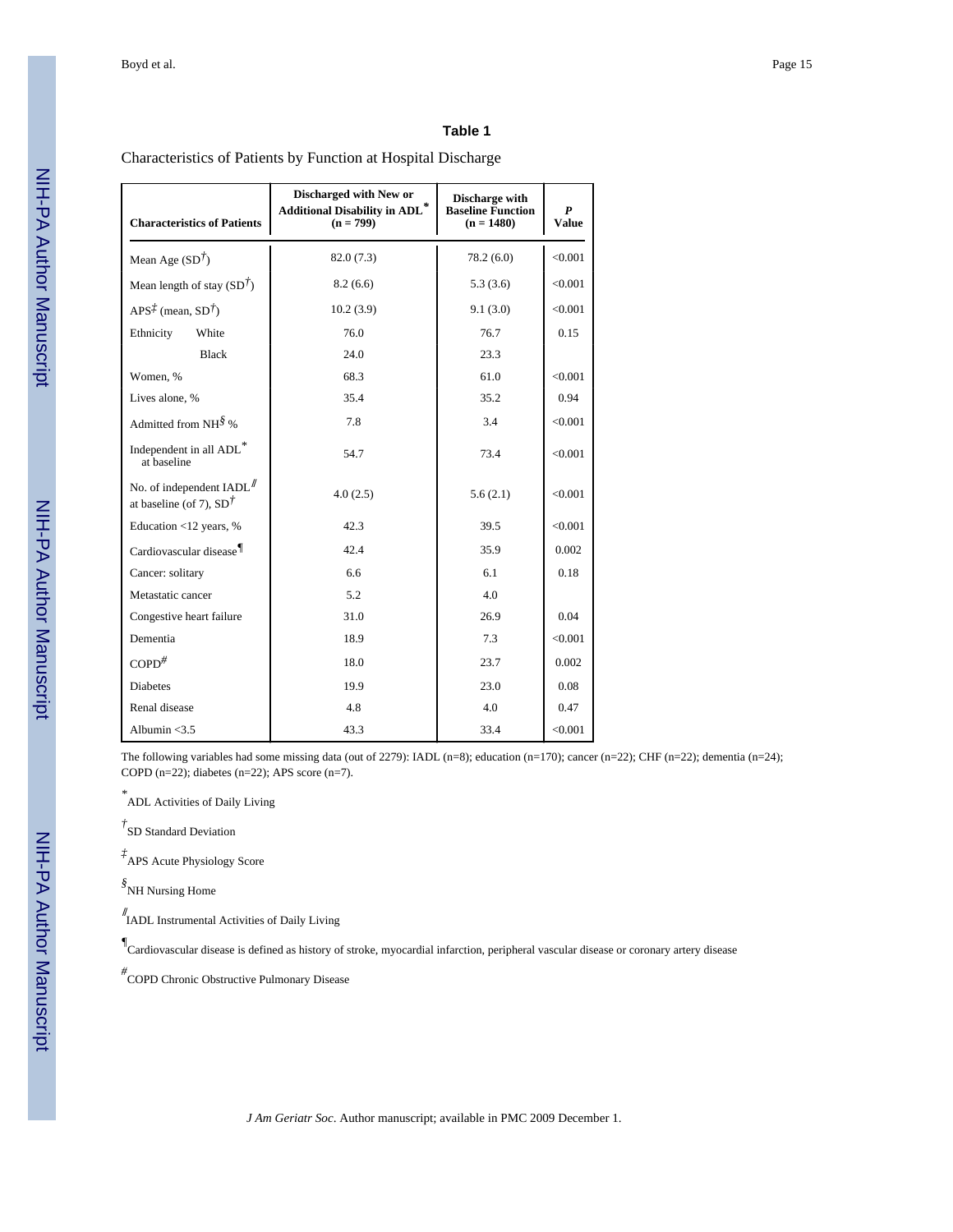#### **Table 2a**

Predictors of Failure to Recover to Baseline Activities of Daily Living Function at 1 year Among Patients Discharged with New or Additional Disability in Activities of Daily Living: Bivariate Analysis (n= 799)

| <b>Characteristic</b>                                    |                                                 | % Not Recovered<br>to Baseline ADL*<br>function | $P$ value |
|----------------------------------------------------------|-------------------------------------------------|-------------------------------------------------|-----------|
| Ethnicity                                                | White<br><b>Black</b>                           | 71.1<br>71.0                                    | .97       |
| Gender                                                   | Men<br>Women                                    | 73.1<br>70.1                                    | .40       |
| Lives Alone                                              | N <sub>0</sub><br>Yes                           | 73.9<br>65.8                                    | .02       |
| Education level, years                                   | $0 - 8$<br>$9 - 11$<br>12<br>$13 - 15$<br>$16+$ | 68<br>76<br>72<br>65<br>71                      | .83       |
| ADL <sup>*</sup> at Baseline                             | Dependent<br>Independent                        | 79.6<br>63.6                                    | < 0.001   |
| Number of IADL<br>dependencies at baseline $\ddot{\tau}$ | $\theta$<br>$1 - 2$<br>$\geq$ 3                 | 46.7<br>69.1<br>80.4                            | < 0.001   |
| Cancer                                                   | None<br>Solitary<br>Metastatic                  | 69.0<br>84.0<br>87.5                            | .002      |
| Cardiovascular Disease $\ddot{\uparrow}$                 | No<br>Yes                                       | 66.5<br>77.2                                    | .001      |
| <b>Congestive Heart Failure</b>                          | No<br>Yes                                       | 68.0<br>77.6                                    | .007      |
| Dementia                                                 | No<br>Yes                                       | 67.5<br>85.6                                    | < 0.001   |
| Chronic Obstructive<br><b>Pulmonary Disease</b>          | No<br>Yes                                       | 71.7<br>67.9                                    | .37       |
| <b>Diabetes</b>                                          | N <sub>o</sub><br>Yes                           | 70.7<br>72.2                                    | .71       |
| Renal                                                    | No<br>Yes                                       | 70.6<br>81.1                                    | .17       |
| Admitted from nursing<br>home                            | No<br>Yes                                       | 70.4<br>79.3                                    | .15       |
| Age                                                      | 70-74<br>75-79<br>80-84<br>85-89<br>$90+$       | 65.2<br>61.7<br>73.2<br>71.3<br>85.9            | < 0.001   |
| $APS^{\$}$                                               | $5 - 7$<br>$8 - 10$<br>>11                      | 67.3<br>70.2<br>74.2                            | 0.09      |
| Albumin                                                  | $\leq$<br>$3 - 3.4$<br>$3.5 - 3.9$<br>>4        | 74.8<br>74.0<br>76.6<br>61.6                    | 0.005     |